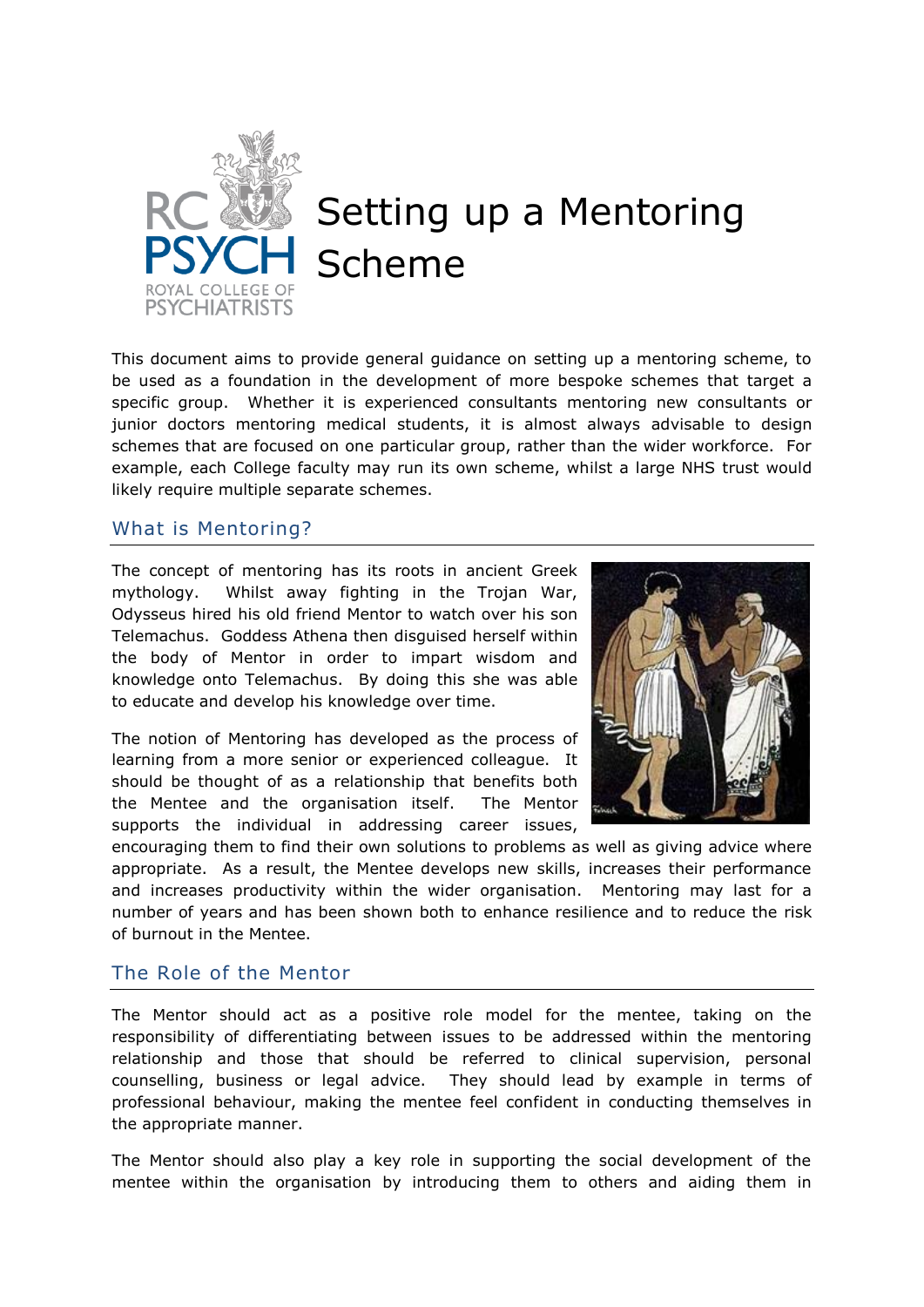expanding their professional network of contacts. This, in turn, will strengthen their confidence and encourage independent decision making. The Mentor should ensure that they feel encouraged to challenge common assumptions and should provide them with constructive criticism on any actions they do take when they seek advice.

One of the key responsibilities of the mentor is to inspire the mentee to set professional career goals, and to aid their personal and professional development wherever possible. This includes highlighting opportunities when they arise, and providing possible solutions to problems that hinder them.

There are a number of duties that the Mentor must keep in mind in order to sustain reliable support to the mentee. These include attending training sessions, maintaining confidentiality of the relationship, keeping records of meetings and developments and considering their own development and support needs throughout the process. The mentor should always consider the importance of their commitment to an agreed number of mentees, and how this can be met successfully.

## The Role of the Mentee

The relationship should always be regarded as a two way process. One of the fundamental imperatives in successful personal and professional development is the Mentee's recognition that ultimately, the responsibility for their own progress lies with themselves. The Mentee will have to be ambitious, proactive and illustrate their willingness to make use of the relationship. They should show respect for the Mentor's time, and be prepared to take an open-minded approach when listening to their advice. Keeping appointments, and being organised in maintaining regular sessions are vital.

## Administering a Mentor Scheme

Each scheme should have an identified senior lead that assumes overall responsibility for the scheme. This role includes promotion of the scheme and of the value of mentoring itself, overseeing the recruitment procedure and ensuring standards are maintained. They should also provide a basis of support for all Mentors, identifying and providing suitable training opportunities.

The scheme lead will also require administrative support to safeguard the general running of tasks such as the registration of Mentors and Mentees, the application process, the matching process and the gathering of invaluable feedback on a consistent basis.

### Recruitment and Selection

A central tenet in any successful mentoring scheme is the recruitment of its two fundamental components, the Mentors and the Mentees. There should be a strategic plan that drives the targeting and selection of Mentees based on matching their needs with realistic expectations of how the scheme can benefit them. The process requires eligibility screening for both Mentors and Mentees through a formal application and interview process, and in some cases reference and security checks for the Mentors. These eligibility criteria are determined by a fundamental statement of purpose of the scheme.